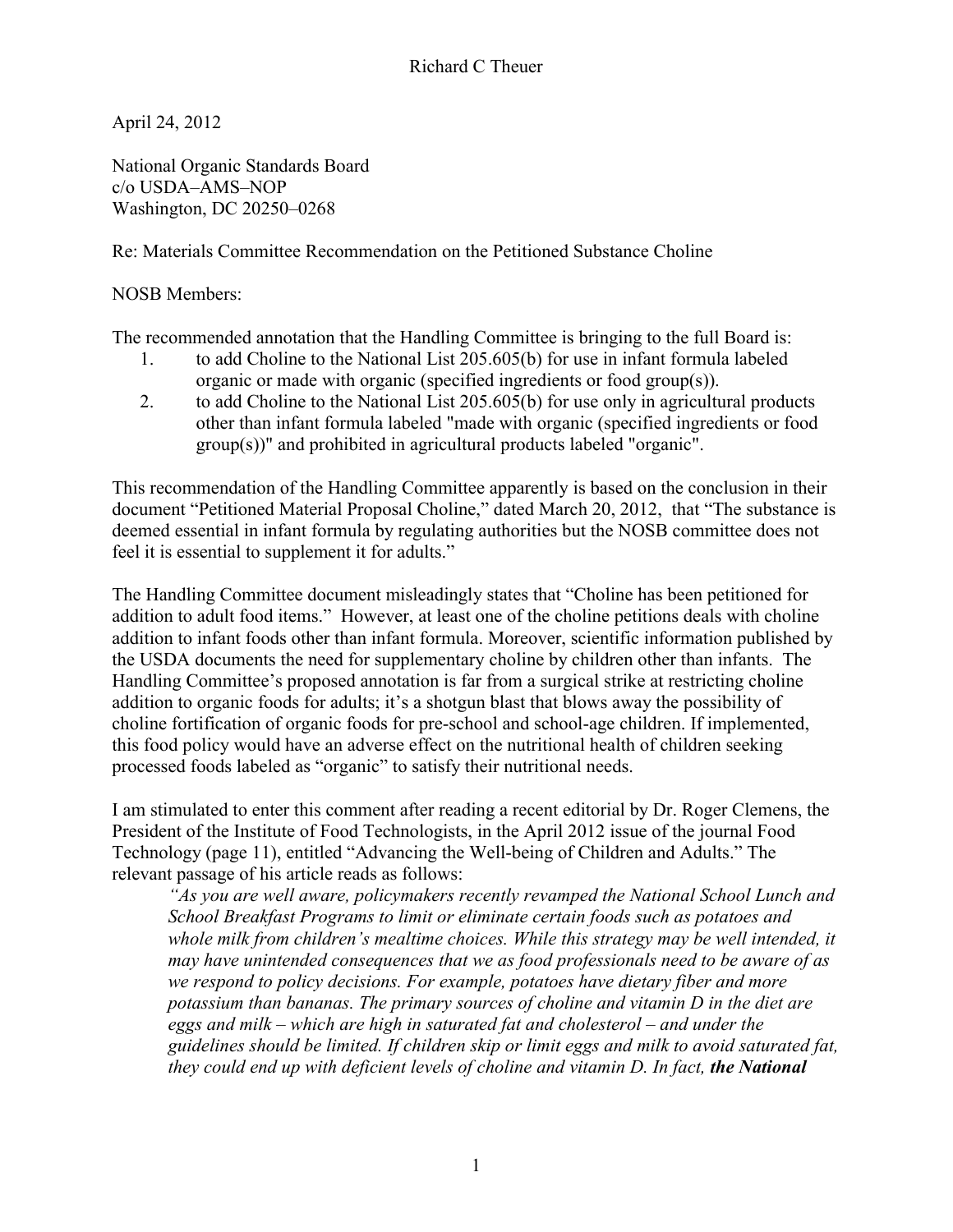## *Health and Nutrition Examination Survey (NHANES) data indicate intake of these nutrients is inadequate within this high-risk population."*(emphasis added)

In October 2011, the Agricultural Research Service of USDA published a report entitled "Dietary Intakes of Choline: What We Eat in America, NHANES 2007-2008." A pdf copy is attached. Figure 3 of this report shows the **mean** daily choline intake of children and adults, by sex, age, race and ethnicity. Mean intakes for boys 6 to 11 years hover around 250 mg/day; those for girls hover around 200 mg/day. The mean intakes of girls 12 to 19 years of age are just a little over 200 mg/day.

In 2000, the Institute of Medicine of the National Academies established Advisable Intakes  $(AI^1)$ for choline<sup>2</sup> of 250 mg/day for boys and girls 4 to 8 years of age and 375 mg for boys and girls 9 to 13 years of age. Given that the mean intake of boys 6 to 11 years of age is about 250 mg/day, maybe about half of them are getting the AI. The situation is even worse for young girls 6 to 11, with a mean intake around 200 mg/day and an AI of either 250 mg/day or 375 mg/day at these ages. Girls 14 to 18 years of age have an AI of 400 mg/day, against a mean intake a little over 200 mg/day for girls 12 to 19, about 50% of the AI. A fair summary of these data is that many American children are receiving far less than the advisable intake of choline!

It is relevant that the periodic NHANES assessment of the nation's nutritional status is a USDA activity. It also is relevant that the Agricultural Research Service that published these choline intake data is a USDA entity. If the NOSB adopts the recommended annotation of the Handling Committee, the Secretary is in an unenviable position, given the Department's laudatory effort to make the public aware of the tenuous choline nutritional status of America's children. Implementing the Handling Committee's recommendation would permit continued marketing of organic infant formulas for the betterment of infants, but it would deprive children of the opportunity to partake of foods labeled as "organic" that are fortified with choline.

Finally, I question the Handling Committee's scientific expertise when I read in the March 20 document that "... the NOSB committee does not feel it is essential to supplement it (choline) for adults."

The ARS document notes, on page 1, "For individuals 20 years of age and older, estimated mean daily intake of choline was 396 mg for males and 260 mg for females." The Dietary Reference Intakes for choline established by the Institute of Medicine of the National Academies states (page 404): "The AI for choline in all forms for men in all age groups is 550 mg and for women is 425 mg." Thus adult American men consume on average only 72% of their Advisable Intake and adult American women consume on average only 61% of their Advisable Intake.

The Federal Register of Thursday, January 12, 2012, [77FR1982] has the following statement: "The NOSB Handling Committee recommended that the listing (for nutrient vitamins and

 $\overline{a}$  $<sup>1</sup>$  An Advisable Intake is "a recommended daily intake value based on observed or experimentally determined</sup> approximations of nutrient intake by a group or groups of healthy people that are assumed to adequate (when a Recommended Dietary Allowance cannot be determined)."

<sup>&</sup>lt;sup>2</sup> Dietary Reference Intakes for Thiamin, Riboflavin, Niacin, Vitamin B6, Folate, Vitamin B12, Pantothenic Acid, Biotin, and Choline http://www.nap.edu/catalog/6015.html . Chapter 12, pages 390 ff. Pdf file attached.